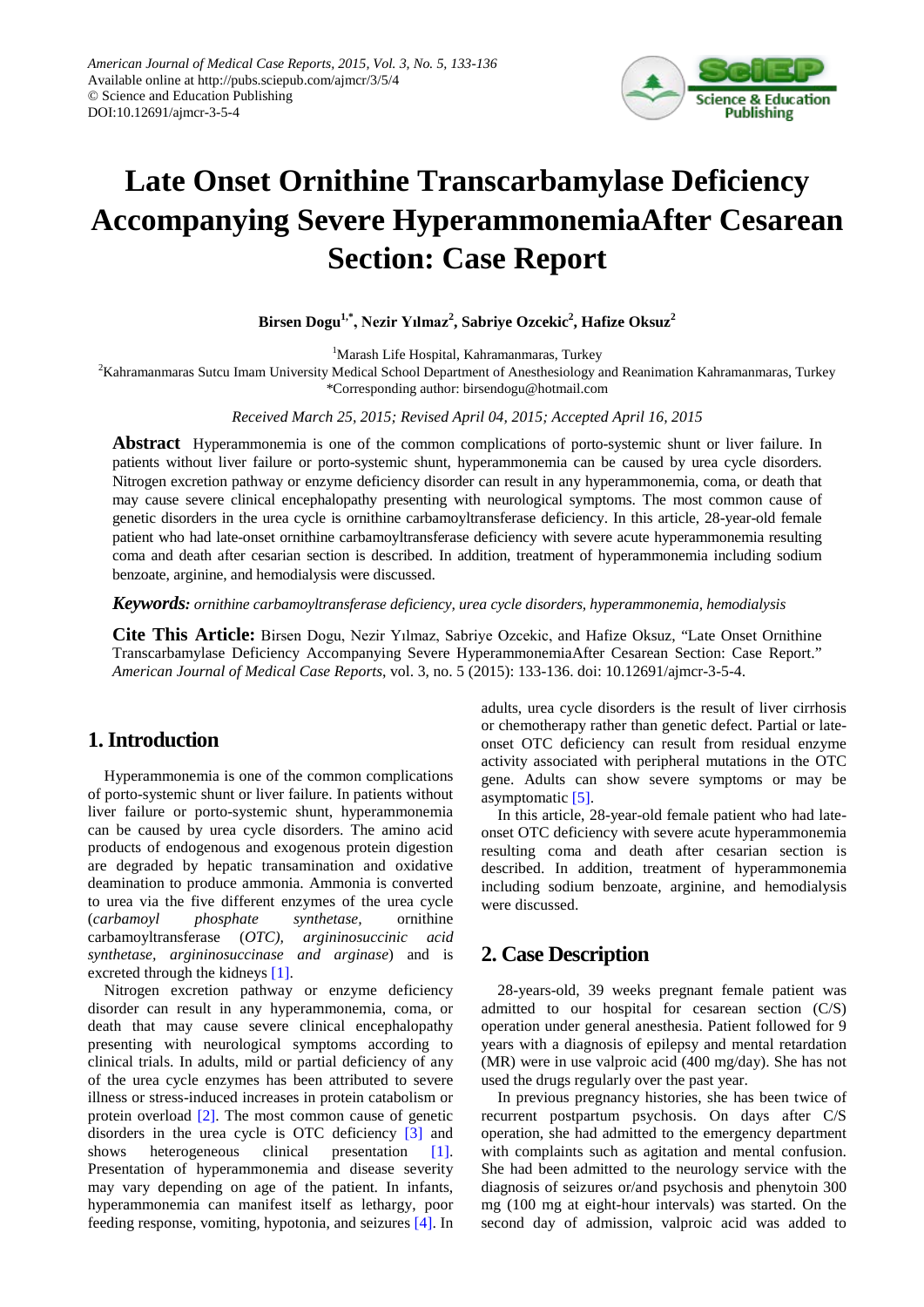treatment and administrated haloperidol due to agitation. In the seventh day of service admission, the patient had unconsciousness and was admitted to intensive care unit (ICU) with a diagnosis of nonkonvulziv status epilepticus and respiratory failure.

At admission to ICU, her general condition was poor, unconscious, lack of cooperation and orientation and Glasgow Coma Scale (GCS) was 5. On physical examination, body temperature 38.6°C, heart rate 138 beats/minute, respiratory rate 34/minute and blood pressure was 110/64 mmHg. The endotracheal intubation was performed by applying 2 mg.kg<sup>-1</sup> propofol and 0.6 mg.kg-1 rocuronium with oral 7,5 numbered endotracheal cuffed tube due to unconsciousness. She was connected to a mechanical ventilator with BILEVEL ventilation mode. Mechanical ventilator settings has been set as  $FiO<sub>2</sub> 50%$ , Pressure support (PS): 13 cmH<sub>2</sub>O, PEEP: 5 cmH<sub>2</sub>O, I/E: 1/2, frequency: 12/minute. Antiepileptic (phenytoin 300 mg/day intravenously 100 mg at eight-hour intervals and valproic acid 1200 mg/day 400 mg at eight-hour intervals with nasogastric feeding) and antibiotic (ceftriaxone 2g, 1 g at twelve-hour intervals, intravenously) treatment was ordered. Midazolam intended to suppress seizure activity  $(5 \text{ mg/hr}^{-1})$  and pentothal infusion  $(4 \text{ mg/kg}^{-1} \text{ hr}^{-1})$  was applied.

In laboratory tests; hemoglobin 16.5  $g.dL^{-1}$ , white blood cell count of 6800/mm3 , platelet count of 365000/mm3, hematocrit value was found as 50.5 %. In the analysis of serum electrolytes, severe hypernatremia  $(154 \text{ mEq.dL}^{-1})$ was detected; serum potassium and chlorine levels were normal. C-Reactive Protein (CRP) value was determined as  $121 \text{ mg.L}^{-1}$ . There were no abnormalities in coagulation and toxicological tests. Any brain lesion was observed in magnetic resonance imaging and computed tomography. After tracheal intubation, arterial blood gases values revealed such as  $PO_2$ : 49 mmHg,  $PCO_2$ : 132 mmHg,  $SpO_2$ 97%, pH: 7.29, HCO<sub>3</sub>: 21.4 mmol.L<sup>-1</sup>. On the second day of admission, INR value rises 1.7, albumin values began to decline rapidly (from 3.8 g.L<sup>-1</sup> to 2 g.L<sup>-1</sup>). Ammonia levels were studied due to unconsciousness and history of valproic acid usage. Ammonia value of  $532 \text{ meg.dL}^{-1}$ (normal range of  $10-80 \text{ mcgdL}^{-1}$ ) were measured. Due to high value of ammonia (see Figure-1), mental retardation and lack of liver failure that can explain hyperammonemia, urinary orotic acid levels were measured for the diagnosis of delayed urea cycle disorder. Urinary orotic acid level (809.5 mg/mg creatinine) were identified too high. Also in plasma amino acid analysis, high ornithine  $(223 \mu \text{mol} \cdot \text{L}^{-1})$ ; [normal range 19-81  $\mu$ mol.L<sup>-1</sup>]), glutamine (1893  $\mu$ mol.L<sup>-1</sup> [normal range 500-750  $\mu$ mol.L<sup>-1</sup>], and lysine (674  $\mu$ mol.L<sup>-1</sup>) <sup>1</sup> [normal range 116-296 μmol. $L^{-1}$ ]) with reduced citrulline (11  $\mu$ mol.L<sup>-1</sup>; [normal range 19-62  $\mu$ mol.L<sup>-1</sup>]) levels are viewed.

Because of unexplained/suspicious neurological situations (temporary postpartum psychosis) in earlier pregnancy and this time development of more severe neurologic situation (agitation and mental confusion), we had suspicion about the metabolic side of the event. Despite the absence of neurologic imaging findings, the usage of valproic acid for a long time has led to research metabolic aspects of the event (relationship between valproic acid and ammonia). Increase in ammonia levels, high levels of urinary orotic acid and plasma amino acids clearly revealed that this event caused from a urea cycle defect.

With current findings, urea cycle disorder was diagnosed and treatment was to be arranged such as; stopping protein catabolism, increased dextrose mai and lipids (1 g.kg<sup>-1</sup>day<sup>-1</sup>) for high energy support, sodium phenylbutyrate infusion (300 mg.kg<sup>-1</sup>day<sup>-1</sup>). Bromocriptine (30 mg, 10 mg at eight-hour intervals, orally), enemas, Lcarnitine, metronidazole (3g, 1 g at eight-hour intervals, intravenously) was added to treatment in order to decrease high levels of ammonia. However, the ammonia levels remained high and patients were treated with dialysis and on the second day ammonia level decreased from 670  $mg.dL^{-1}$  to 430 mg.dL<sup>-1</sup>. However, the patient's general condition was deteriorating, hemodialysis treatment could not be continued because low blood pressure. The patient was administrated dobutamine before (35 mcg.kg<sup>-1</sup>.min<sup>-1</sup>) and then noradrenalin infusion  $(0.04 \text{ meg.kg}^{-1}\text{min}^{-1})$  for inotropic support. Fluid replacement was achieved by calculating fluid deficit due to severe hypernatremia (Na: 157 mEq.d $L^{-1}$ ).

Physical examination on the fourth day of admission; patient's general condition was poor, unconscious, GCS of 3 and fixed dilated pupil was viewed. Body temperature was 37.9°C, INR 1.72, white blood cell count of 20,000 mm<sup>3</sup>, CRP value of 209 mg.L<sup>-1</sup> and Na was 185 mEq.dL<sup>-1</sup>. Cardiopulmonary resuscitation (CPR) was performed to the patient who has developed cardiac arrest, patient not responding to CPR and died.

#### **3. Discussion**

The ornithine carbamoyltransferase gene is encoded on the X chromosome and is expressed in the mitochondrial matrix of the small intestine and liver, where it catalyzes the synthesis of citrulline from carbamoyl phosphate and ornithine. OTC deficiency has an estimated incidence of 1 in 14,000 and is the only urea cycle disorder that is Xlinke[d \[1\].](#page-2-0)

Recent studies on the biochemical and molecular bases of OTC deficiency revealed a wide spectrum of genetic defects resulting in different phenotypes. Mutations predicted to abolish all enzyme activity were found in the neonatal onset group, while mutations causing partial or varying enzyme deficiency were found in the late onset group [\[6,7\].](#page-3-4) We also thought heterozygous in our patient because of adult age and lack of long-term complications.

Older patients are more often asymptomatic heterozygotes and are becoming symptomatic in the presence of a precipitating factor such as infection, trauma, surgery, childbirth, psychological stress, high protein diet or sodium valproate (as well as our patient) [\[8,9\].](#page-3-5) In the presence of stress factors such as pregnancy and long-term use of sodium valproic acid, clinical presentation occured by triggering hyperammonemia.

Clinical manifestations are known as symptoms such as lethargy, hypothermia, hyperventilation, cerebral edema, seizures and coma [\[1\].](#page-2-0) In our patient after the second pregnancy, symptoms such as lethargy, seizures, confusion has occurred and decreased within a few days. After the recent pregnancy, the patient was admitted to the ICU with compliants like severe confusion, hyperventilation, hypothermia, status epilepticus, coma and cardiac arrest with GCS value of 3.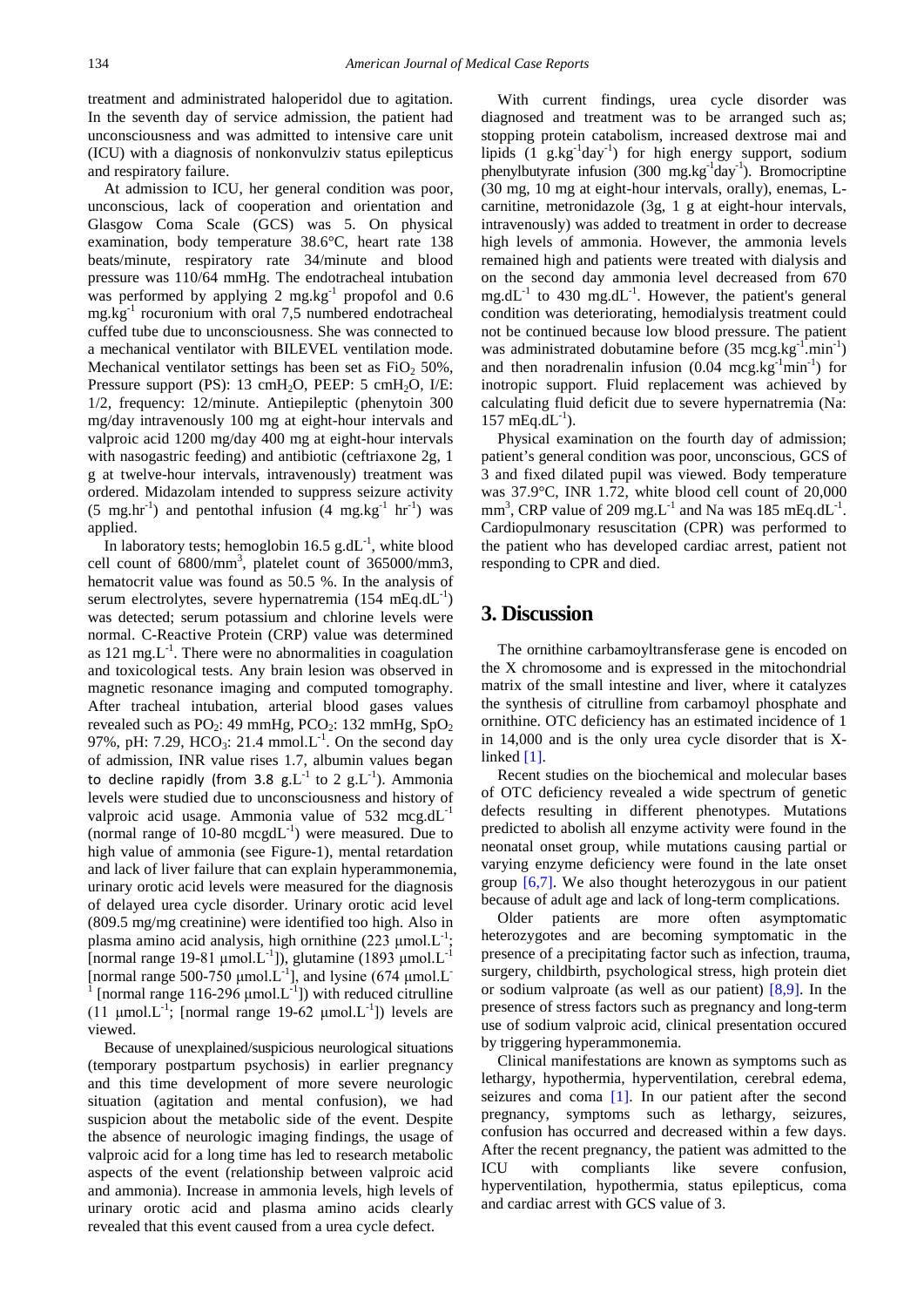Ornithine carbamoyltransferase deficiency diagnosis based on demonstration of low plasma citrulline and arginine, increased plasma levels of glutamic acid and aspartic acid levels and increased urinary orotic acid levels [\[1\].](#page-2-0) However, no increase in plasma levels of ornithine was observed [\[10\].](#page-3-6) Definitive diagnosis can be obtained only by liver biopsy by measuring OTC enzyme activity and mutation analysis [\[2\].](#page-3-0) In our case, analysis of plasma amino acid levels and increased urinary orotic acid levels were consistent with OTC deficiency, allowing us to explain the etiology of his hyperammonemia and coma. No liver biopsy was performed in this case.

In general, the therapeutic principles for management of OTC deficiency include administration of urea cycle substrates that are lacking as a consequence of the enzymatic defect, administration of compounds that facilitate the removal of ammonia through alternative pathways, decresasing protein degradation by reducing nitrogen intake and minimalizing of protein catabolism. Arginine activates the urea cycle and should be administered as soon as the diagnosis is suspected [\[1\].](#page-2-0) Activation of alternative pathways with agents such as sodium benzoate (*as in our case*), sodium phenyl butyrate or glycerol phenylbutyrate will be useful in reducing serum ammonia level [\[11,12\].](#page-3-7)

<span id="page-2-1"></span>Liver transplantation should be considered only in patients with recurrent episodes of hyperammonemia and unresponsive to medical therapy. Levocarnitine is useful

in hyperammonemia associated to primary carnitine defieiency usually associated with hypoketotic hypoglycemia, cardiomyopathy, hepatomegaly, and increased transaminases serum levels. Levocamitine may be also useful in cases with hyperammonemi due to administration of valproic acid [\[13,14\].](#page-3-8)

There is not a definitive guideline as to when to initiate dialysis in a patient with hyperammonemia, However, if the blood ammonia level is more than three to four times from the upper limit or is increasing quickly, and/or if encephalopathic condition occured, high-efficiency hemodialysis should be considered [\[15\].](#page-3-9) In encephalopathic patients, emergency dialysis should be applied immediately to prevent brain injury which may be caused by exposure to high blood ammonia levels. Quickly removal of ammonia from blood through dialysis is not associated with disequilibrium syndrome, because ammonia is a gas and is not osmotically active [\[16\].](#page-3-10) When normal blood ammonia level is reached, dialysis must be terminated and urea cycle medications must be applied. In our case, in the late stage of serum ammonia level of 670 mmol.L<sup>-1</sup>, dialysis performed. In [Figure 1,](#page-2-1) effects of arginine, lactulose, dialysis treatment in decreasing serum ammonia levels have been shown. Although a little decrease in amount of ammonia levels, dialysis could not be continued due to unstable hemodynamics and coma. She lost her life because of increasing ammonia levels although receiving high-dose inotropic support.



# Effects of Arginine, Lactulose, Sodium benzoate and

**Figure 1**. Effects of arginine, sodium benzoate, lactulose and hemodialysis treatment in late-onset OTC deficiency

This case emphasize that late-onset OTC deficiency can occur in any age of the highlights and our case was 28 year-old patient. Serum ammonia levels should be measured in cases such as intravenous steroid usage, highprotein diets or amino acids, prolonged fasting, and of course extreme stres. Also drugs which contraindicate in late-onset urea cycle disorders such as valproic acid should be avoided.

#### **4. Conclusion**

Unexplained neurological symptoms in a patient with no history of liver disease should raise the suspicion of a urea cycle disorder. Late-onset OTC deficiency can be successfully treated with hemodialysis, arginine and sodium benzoate administration.. In our case, despite appropriate treatment, poor general condition, severity of encephalopathy and deep coma were the reasons of treatment failure. Therefore, it should be noted that mortality and neurological sequelae due to late-onset urea cycle disorders can be reduced with early diagnosis and appropriate treatment.

#### **References**

<span id="page-2-0"></span>[1] Brusilow SW, Maestri NE. "Urea cycle disorders: diagnosis, pathophysiology, and therapy". Adv Pediatr ; 43. 127-70. 1996.